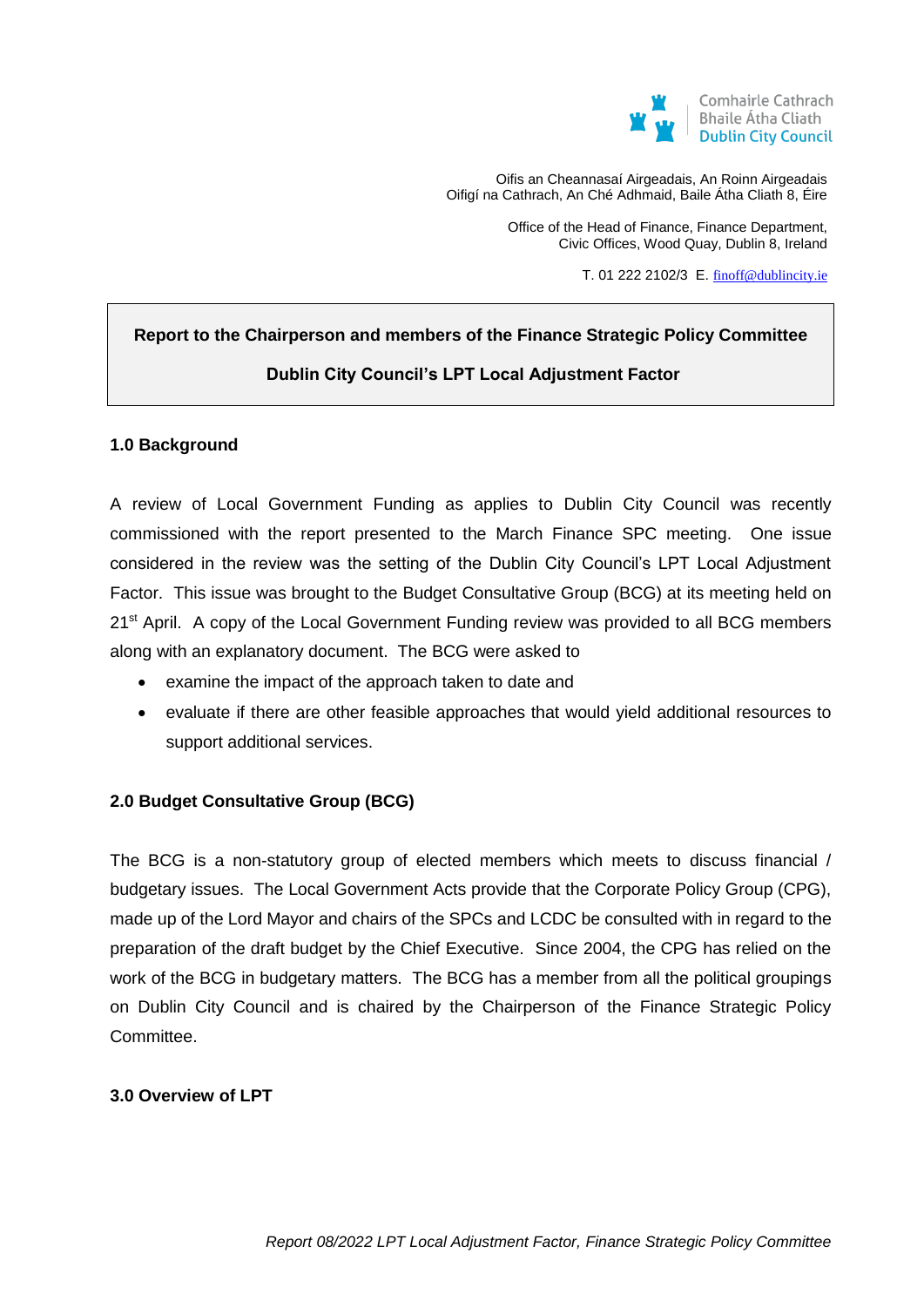The LPT framework is complex with many deductions. So as to refresh the understanding of all SPC members, an overview of LPT deductions, as provided in the funding review report, is as follows:

## *…LPT Funding Deductions and Allocations*

*LPT funding undergoes statutory deductions which can be broken down as follows:*

# *a) Equalisation Fund:*

*20% of total LPT funding goes straight into the Equalisation Fund and 80% kept locally for the Council's use.*

# *b) Council Margin Vote Increase:*

*15% of the total LPT sum is then taken from the remaining 80%. This is due to the council voting down the 15% margin increase on LPT every year. Despite these deductions, there is still a sizeable amount of LPT funding left. In theory this represents a new locally generated source of revenue for the Council. However this is not the case. Following the statutory deductions, the remaining LPT funding must undergo the following three allocations:*

- *1) The Department of Housing, Local Government and Heritage will direct the Council to allocate an amount of LPT funding for the 'self-funding' of housing and roads. 'Self-funding' is a term used by Government which implies that Local Authorities who are 'self-funding' have enough resources to meet their needs. In the context of LPT, 'self-funding' Local Authorities use LPT funding as a substitute for previous Central Government Grant Funding.*
- *2) The Council must also use LPT funds to pay a fixed amount for Pension Related Deductions (PRD) and*
- *3) General Purpose Grants (GPG) previously funded by Central Government….*

*Finally, after these allocations, the remaining sum of LPT funding becomes the Discretionary Funding for the Council. This funding can be used by the Council on whatever they wish. However, the amount remaining after all the deductions and allocations leaves only a nominal sum compared to the original total with some €4.1m in available in 2022.*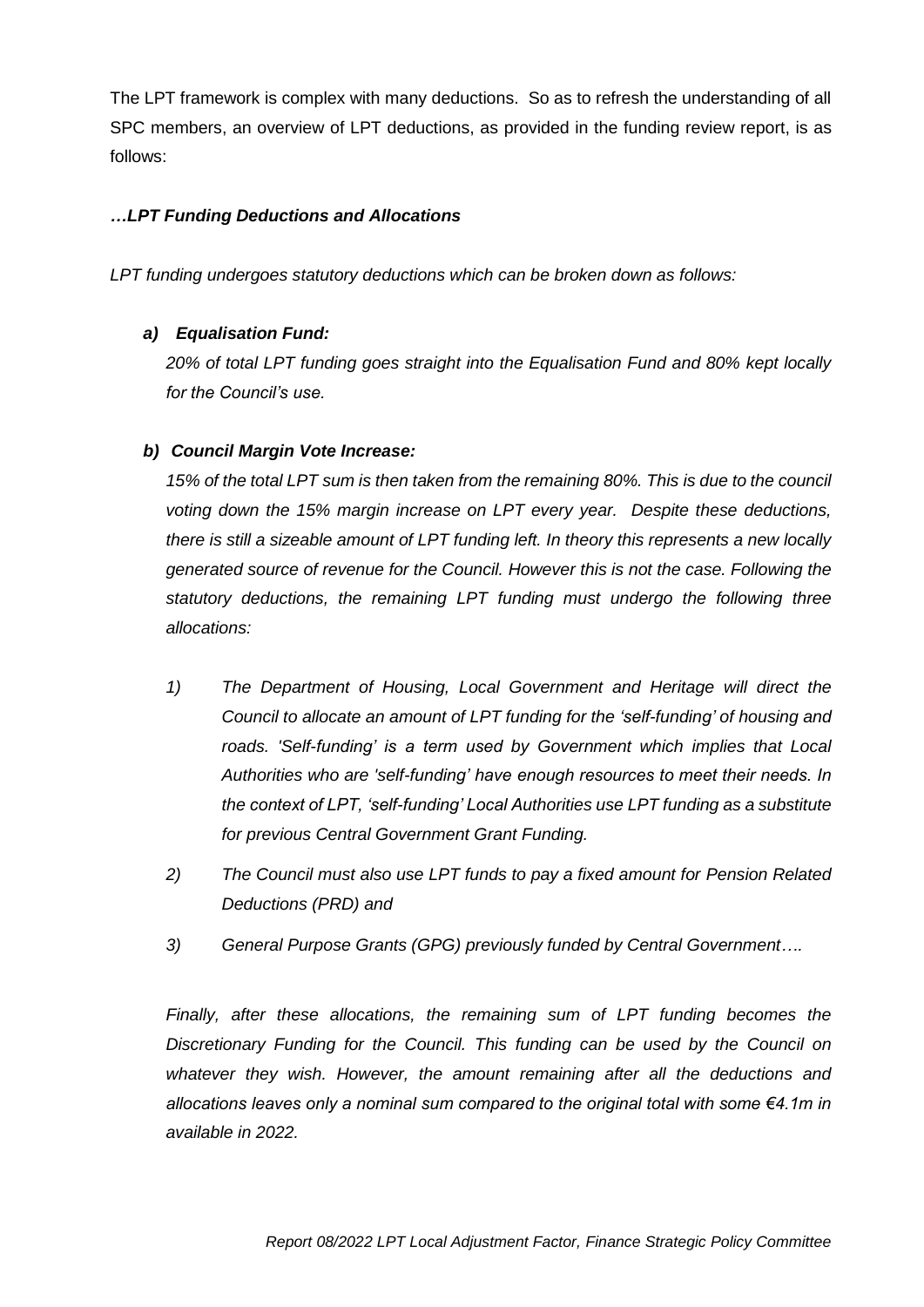## **4.0 Key related points within the Local Government Funding Review**

The Local Government Funding review examined the Local Property Tax and how it applied to Dublin City Council in detail. Report extracts are set out below on key LPT related points:

- Concerns held around retention of additional funds
- Funding impact of Adjustment Factor Decisions taken since the introduction of the LPT
- Rationale not to make decisions to secure additional resources
- Trends in applying a reduction to the Local Adjustment Factor

#### **Concerns held around retention of additional funds**

*…In the event that a Local Authority decides to increase LPT rates, they retain 100% of the additional LPT collected. Whereas a Local Authority that decides to reduce LPT rates, the full cost of that reduction is reflected in a reduced LPT allocation to that local authority. In recent years, Dublin City Councillors have expressed concerns that should LPT rates be increased, the additional funds would be dealt with under the 'self-funding' category resulting in no new funds to Dublin City Council…*

#### **Funding impact of Adjustment Factor Decisions taken since the introduction of the LPT**

*…The Council itself, however, has also taken decisions which have impacted upon this tax take*  in their continued refusal to implement the available 15% uplift in LPT and indeed their ongoing *use of the discretionary 15% discount to LPT. Over the past eight years this is estimated to have resulted in approximately €96 million of lost revenue to the Council due to the failure to apply the base rate and circa €200 million if the 15% uplift is considered…*

#### **Rationale not to make decision to secure additional resources**

*…Local councils have the discretion to vary the tax rate by up to 15% up or down from the base rate, however, many have opted to apply a discount choosing not to maximise their tax income. This was in part due to the perverse incentives that the model encouraged for 'winners' from the scheme to not raise their own revenue but instead rely on redistribution from the equalisation fund and Central Government making up the shortfall and 'losers' from the scheme opting not to increase taxes on their tax base when they do not feel they can utilise that funding directly as they see fit...*

#### **Trends in applying a reduction to the Local Adjustment Factor**

*…Indeed, only Dublin City and South Dublin County Council have consistently opted to negatively vary the LAFV by the full 15% each year since its inception in 2015. Since 2015, it is estimated that some €96 million in LPT income has been foregone by Dublin City Council or so*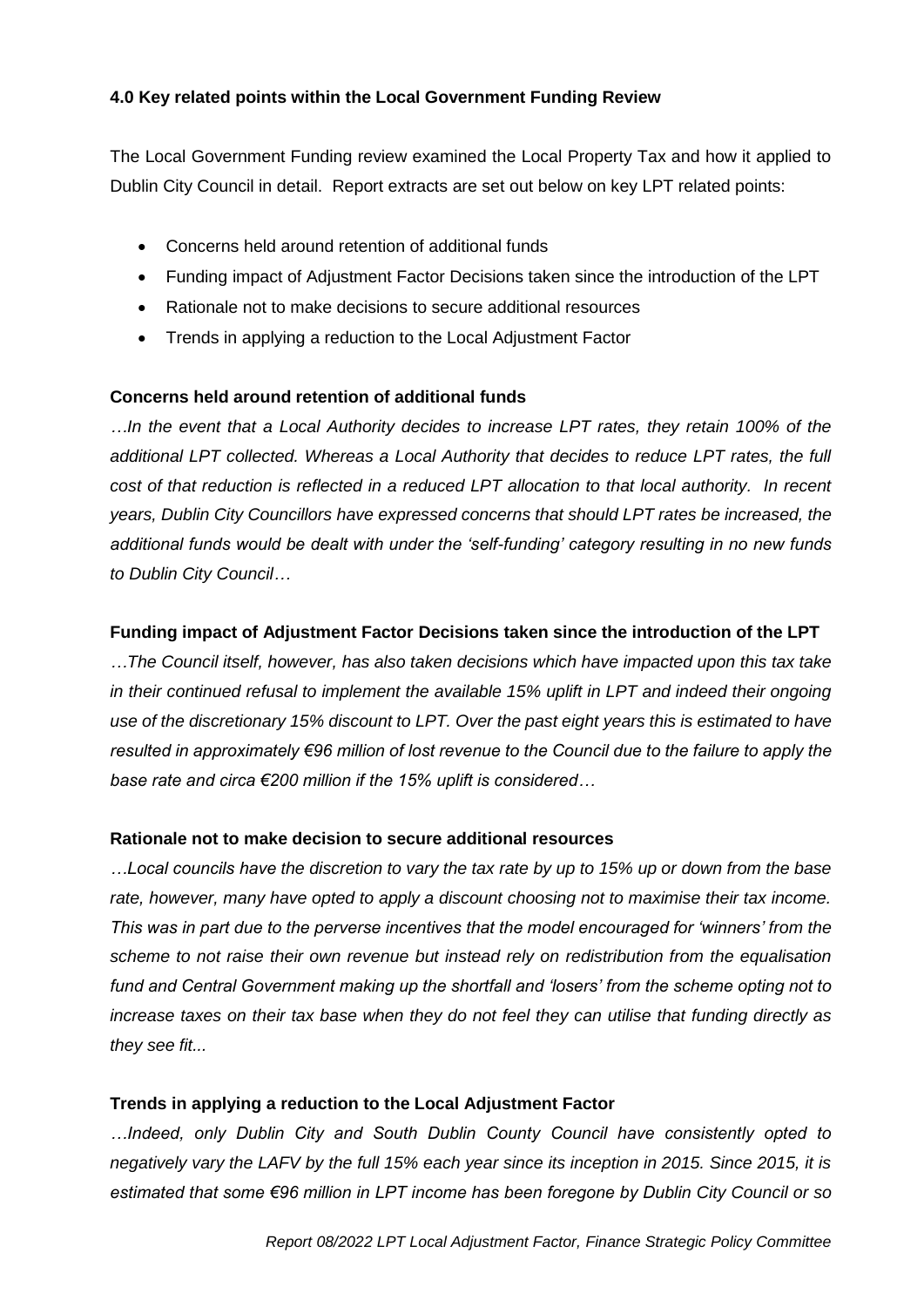*circa €12 million per annum with almost €200 million in total if a 15% increase had been consistently applied…*

#### **4.0 Options considered by the BCG**

There are clear benefits to be secured by considering afresh how to secure additional resources through a different approach to the setting of the LPT adjustment factor than taken in previous years. There is an undisputed and evident need for more services and in parallel, in light of fiscal pressures from global issues such as the Covid pandemic and Russian invasion of Ukraine, limited resources. In advance of the 2023 Budget, the BCG members were asked to review this matter to determine if a changed approach can be put in place.

One option would be that the Elected Members agree to apply either a lesser than the maximum reduction or an increase to the 2023 Local Adjustment Factor. A programme of services specifically identified with the additional funding available through this would be agreed as part of the LPT meeting and the subsequent Budget Meeting. In broad terms, a 5% movement in lesser reduction/increase will provide €4.1m additional funding for services. For example if the Local Adjustment Factor was to be left at the basic rate (no reduction, no increase) an additional €12.3m would become available to be allocated to services.

A second option, perhaps to be considered at the start of the next council term (2024 to 2029) would be to determine a programme of services that would be provided based on the funding yield from an agreed approach to the setting of the Local Adjustment Factor, over the lifetime of that council. For example, as in the example above, the Elected Members might agree to set the Local Adjustment Factor at the Basic Rate, for each of the years 2024 through to 2029. In this approach, additional funding of €12.3m would be available to be allocated to services in each year.

#### **5.0 Discussion points of BCG**

The discussion of the BCG members included:

- Agreement on the need to secure additional funding for services.
- The value of local services and amenities is well appreciated, more so since the pandemic.
- Concerns were expressed that should a changed approach be taken to the Local Adjustment Factor that the Department of Housing would substitute the additional funds generated (€4.1m for every 5% movement) for grants currently received and thereby negate any benefit to DCC.